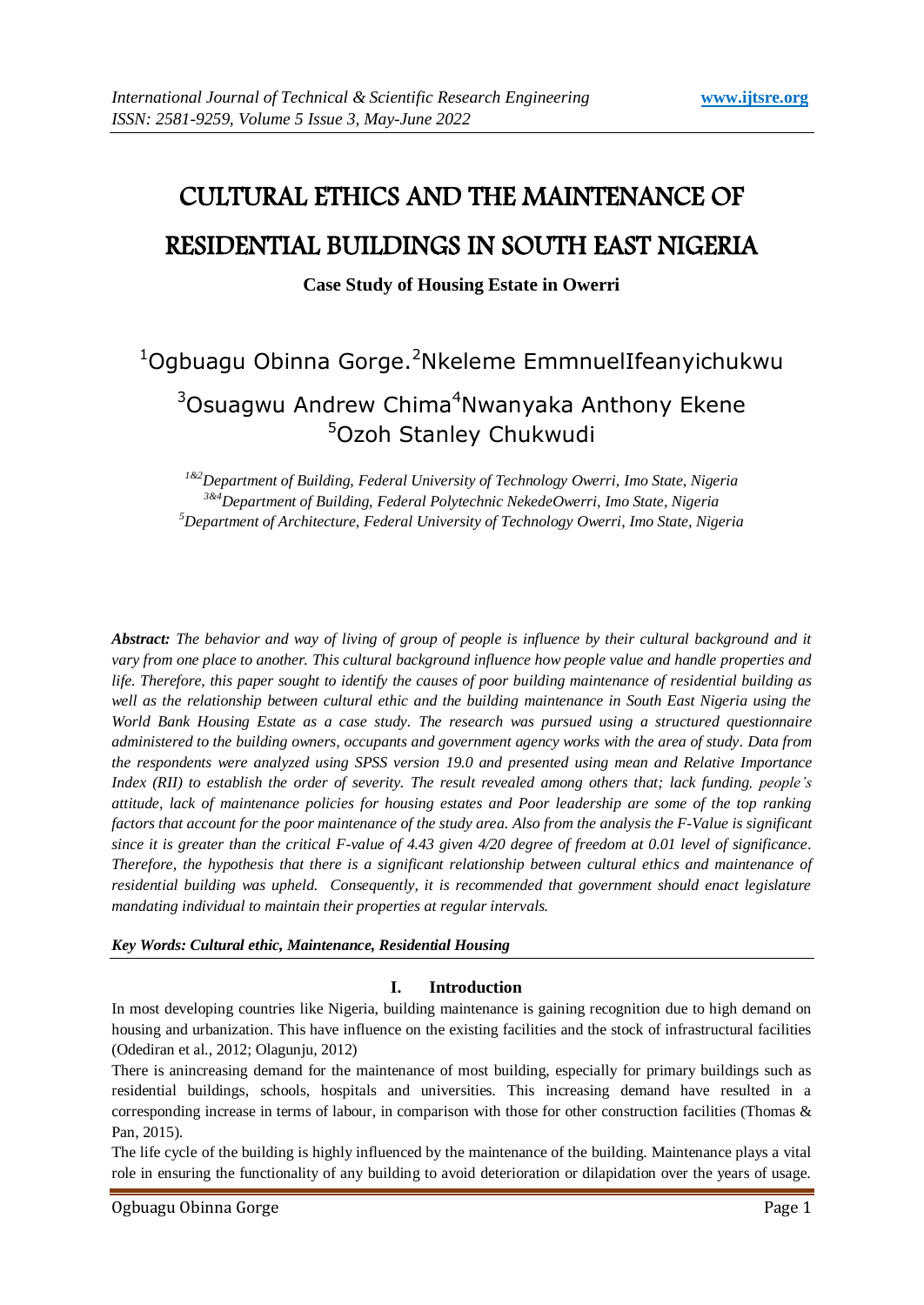There is wide recognition of the need for an effective maintenance for a continuous provision of satisfactory level of services and security of the inhabitants and maintaining the building in the desired condition (Kim, Ham & Hyun, 2016).

One of the significant problem of the construction industry worldwide is the occurrence of defects in residential buildings. This defects always generate reworks and extra cost with repairs which are the most evident drawback of the problem and it impact the user or customer satisfaction (Rotimi et al., 2015).

Kunya et al. (2007), observed that there is apparent lack of maintenance culture in Nigeria, and that emphasis is placed on the construction of new buildings for public sector and neglecting the aspect of maintenance which commences immediately the builder leaves the site. This is also corroborated by Olagunju (2012) who opined that there is lack of maintenance set up in Nigeria that can sustain the current inadequate housing provision in the country

While the requirements for good practice in maintenance management of building stock have been established over a considerable period, the achievement of good practice is by no means universal. Maintenance of the built environment impacts on the whole nation. According to Iyagba (2005), it is impossible to produce buildings which are maintenance free, but maintenance work can be minimized by good design and proper workmanship carried out by skilled experts or competent craftsmen using suitable codes of installation, requisite building materials and methods. The housing maintenance frequency in addition to other factors mention is largely influenced by the user attitude and culture especially for occupied residential buildings.

Housing maintenance cost is always influenced by the tenants or residents in numerous aspects. According to El‐ Haram and Horner (2002), tenant factors that have an impact on the maintenance cost include the expectation of tenants or residents, use of the property, vandalism by the tenants, delay in reporting failures, complete failure to report problems, as well as accessibility to the property. Olubodun (2001) noted that 25 per cent of total maintenance needs could be due to the tenant influence. Thus, participation of tenants and residents in housing management can be considered as a strategy of the landlord in bridging the gap between expensive maintenance management and the legitimate expectation or demand of the tenants (Yip, 2001).

Factors such as the social and cultural manners of people are expected to play a significant role in terms of maintenance work arrangements, because of the link between ownership and occupancy

Culture could therefore be defined as "the shared beliefs and values of a group; the belief, customs, practices, and social behavior of a particular nation or people." Therefore, culture consists of attitudes, values, basic assumptions, customs, arts, lifestyle etc. that shapes the behavior of individuals in a given society. In simple terms, people's culture is the summation of their complete way of life. (Okolie and Okoye 2012)

Consequently, this paper seek to determine establish if there is a significant relationship between culta1a

ural ethics and the maintenance of residential buildings in housing estate using World Bank Housing Estate Owerri (WBHE) as a case study.

#### **II. literature Review**

#### **The Concept of Maintenance**

Maintenance according to BS 3811(1972) is the work done to keep a building in, or restore it to its initial state, or to a currently acceptable standard. BS 3811(1993) defined maintenance as the combination of all technical and administrative actions intended to retain an item in or restore it to a state in which it can be perform its required function. Abdullah and Ken (2008) explain maintenance as an important activity for all types of buildings. Without proper and organized maintenance a building will experience damages in a short period of time. Poor maintenance of building can be connected with the lack of cultural belief in maintenance practice (Okolie and Okoye 2012). Maintenance perception and practice has been significantly affected by cultural practice especially in developing countries, it is a reality of life that maintenance is hardly ever appreciated. Cultural ethics and values are therefore extensively fundamental for maintenance culture development, (Okolie and Okoye 2012). According to Olufunke (2011) without a strong maintenance culture, efforts to infrastructural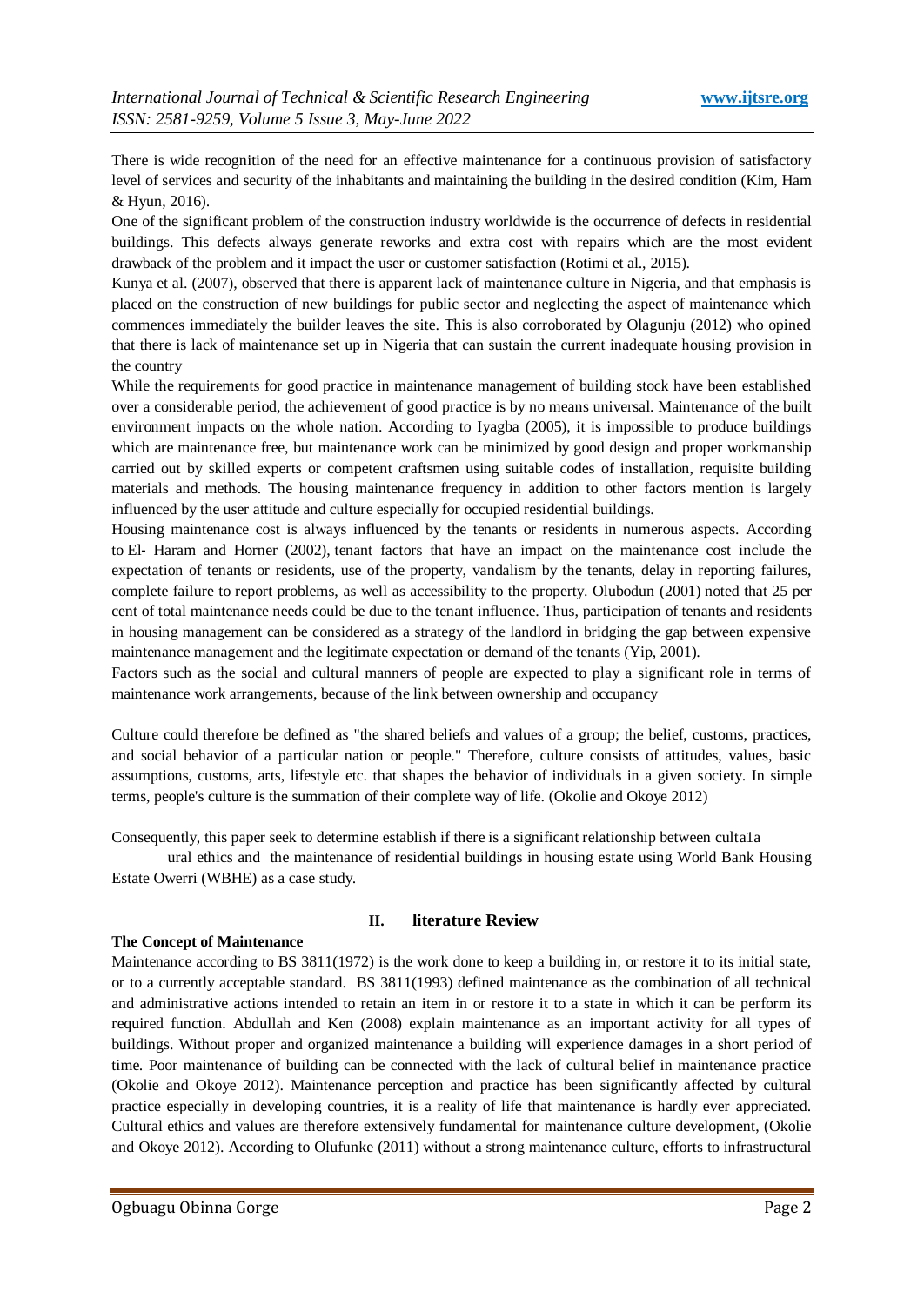development would amount to nothing. It is crucial that the existence of maintenance culture is compulsory in order to sustain the performance and functionality of a building (Nkeleme, 2019).

#### **Cultural Influence on the Type and Nature of Residential Buildings in the Area of Study**

Cultural values vary from one society to another and these values have both direct and indirect influences on human habitation. The relevance of this ethics and belief in the determination of housing form and design cannot be over emphasized as this has caused man to reshape his immediate environment so as to meet desires, satisfy certain standards of construction, space arrangement, hygiene and comfort, by so doing becomes a physical expression of man's cultural and social system (Olayiwola, Adeleye and Jiboye, 2006). In Nigeria, the predominant traditional house form is the compound house form, which differs in organization and form with the different ethnic settings that made up the country. These variations are the products of the socio-cultural factors and values peculiar to the different ethnic groups.

However, the influence of colonialism, the dictates of contemporary urban life, development of newer building materials and urbanization have moved house types from traditional form to urban house types especially Nigeria (Atolagbe, 2009). Olayiwola, Adeleye and Jiboye, (2006) offered explanations for this development to cultural contact with foreign civilization, this subsequently affect the socio-cultural values and lifestyles of the people in the determination of housing preference and this can be witness in the study area as the housing form is predominantly one-bedroom, two-bedroom and three-bedroom bungalow with short fences.

#### **III. Research Methodology**

#### **3.1 Study Area**

World Bank Housing Estate is located in Umuguma town in Owerri West Local Government Area in Imo State, The Estate covered about 25 hectares and each house was designed to accommodate one to two families. Essentially there are three housing types – one-bedroom, two bedroom and three-bedroom bungalow (Igbozuruike, 2004). With the ever increasing migration of low income earners from the surrounding neighborhoods into the towns, and also increase in the number of businesses which increases economic activity the building situation has become very deplorable and therefore, has aggravated the issue of maintenance.

The geographical location covered by the study is World Bank Housing Estate, Owerri Imo state. random sampling was used for data collection. This ensures all the buildings within the population of the study have equal and same chance of being selected. A structured questionnaire was used to solicit responses from building occupants, building owners and building professionals. 100 questionnaires administered. 75 questionnaires were retrieved valid representing about 75% of the total population which is considered sufficient for the study based on the assertion of Moser and Kalton, (1999) that the result of a survey could be considered as biased and little significant if the return rate was lower than 20-30%. Apart from the demographic information about the respondents, questionnaire contains a total of twenty-three statements, three statements on personal responsible for maintenance of residential building, and five (5) each for the following (a) factors affecting maintenance of buildings, (b) causes poor maintenance culture of residential building in world bank housing Estate (c) relationship between cultural ethics and maintenance of residential building and (d) relationship between building maintenance and building performance. In each of the statements, respondents were required to express their opinion on a five point Likert-type scale, where  $1 =$  Strongly Disagree (SD), and  $5 =$  Strongly Agree (SA). Data gathered were analyzed using simple statistical tools such as percentage, frequency and Mean Score Index, where Mean score index is mathematically represented as:

$$
MSI = \sum_{N} f x_i
$$

Where,  $MSI$  = mean score index of each variable; f = frequency of responses to each rating;  $X$  = score or rating given to each variable by the respondents; and  $N =$  total number of responses concerning the variable.

While analysis of variance (ANOVA) was used to determine the nature of relationship between cultural ethics and maintenance of residential building and also the relationship between building maintenance and building performance. Data computed from one-way ANOVA are used to form mean squares, one for between group (treatment) and the second for within group (error). Those mean squares are denoted by  $SS_B$  and  $SS_W$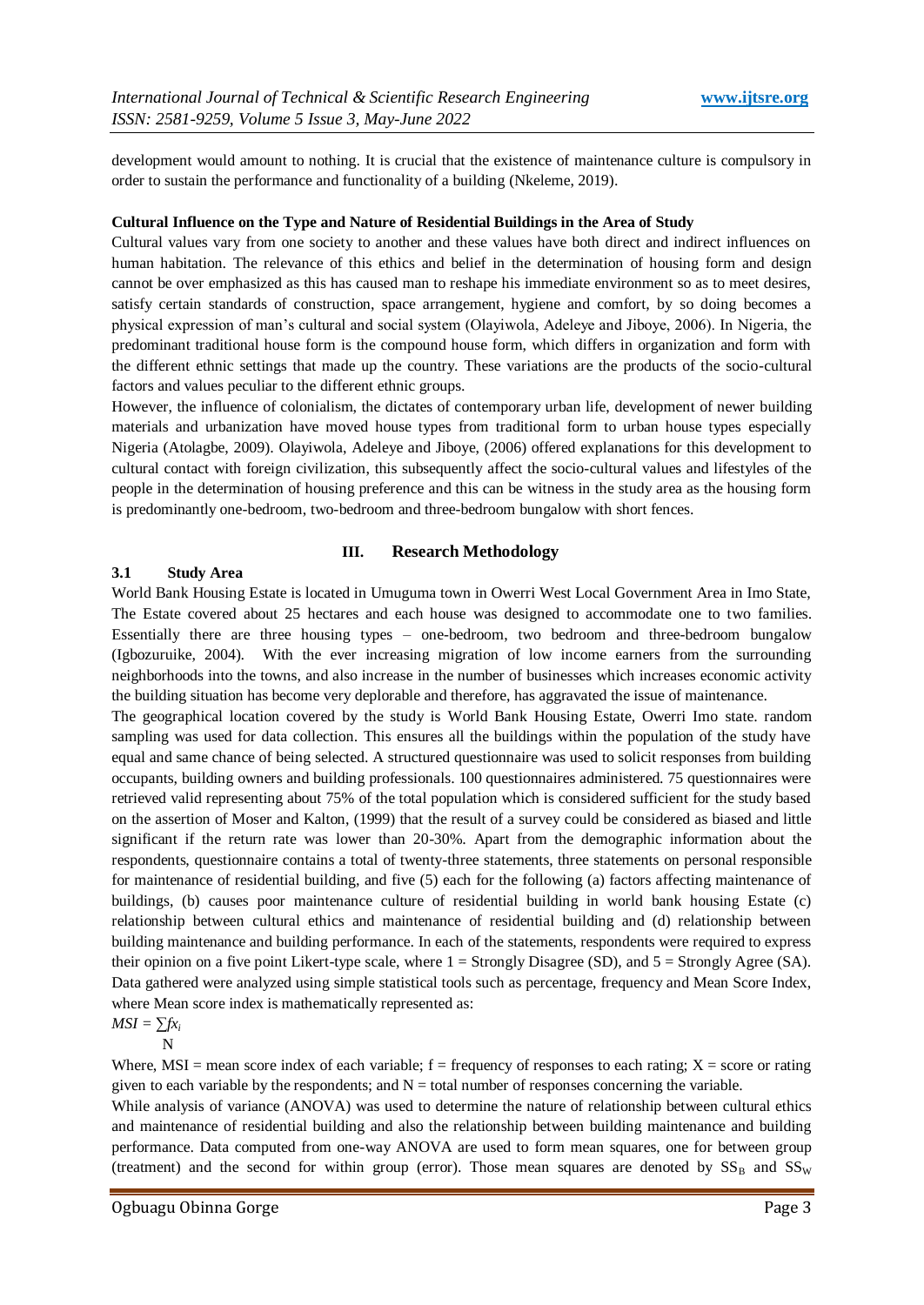respectively which gives the total sum of square  $(SST)$ . the mean squares for between group sum of squares  $(SS_B)$ , is dividing by the associated degree of freedom, also the mean squares for within group  $(SS_W)$  is divided by the within group degree of freedom while the F-value  $F_{df1df2}$  is giving as  $S_B^2$  =  $\mathbf{S}_{\mathrm{W}}$ 

2

where  $N = \sum n_i$ , degree of freedom (n-1), degree of freedom for error N - k and 1% (0.01) significance level. The analysis and result of the investigation are presented in Table 1- 4.

#### **IV. RESULTS AND DISCUSSION**

#### **Personnel Responsible For the Maintenance of Residential Building**

Analysis from fig. 1 shows that most responded are of the opinion that maintenance is personnel the responsibility of the owner of the building with a percentage of 57%, although some respondent think that government with a percentage of 28% can still regulate maintenance using regulations and policies.



**Fig 1 personnel responsible for maintenance of residential building, Source: Field Survey, 2020.**

#### **Causes of Poor Maintenance Culture**

Analyzing the causes of poor maintenance, findings shows that lack of funds with a mean score of 3.97 is the leading cause of poor maintenance culture, followed by lack of policy from the government with a mean score of 3.88, also peoples attitude with a mean score of 3.31 poses a trait as their indifferent to maintenance is becoming a culture. Surprisingly respondent are of the opinion that they are not ignorant and insensitive to maintenance issues facing residential building.

It is not enough to determine the factors affecting maintenance and causes of poor maintenance of residential building, it is important to establish a relationship between cultural ethics and maintenance of residential building and also if there is any relationship between building maintenance and building performance. This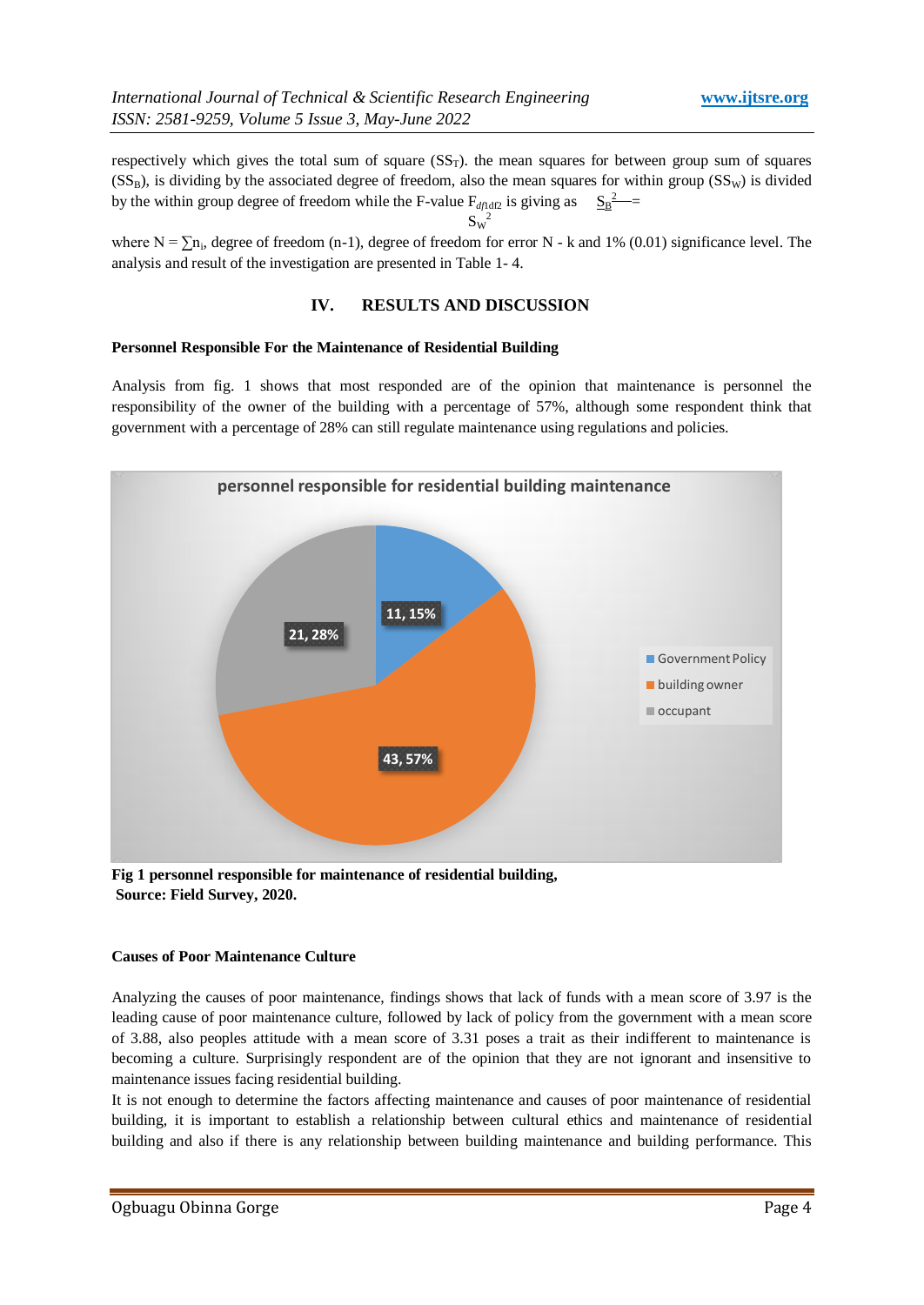would help to ascertain the degree of their association and how significance their relationship and/or influence were

|                                                |    | o  |                          |    |                          |             |
|------------------------------------------------|----|----|--------------------------|----|--------------------------|-------------|
| <b>Variables</b>                               | SА | A  |                          | Ð  | <b>SD</b>                | <b>Mean</b> |
| Lack of funds                                  | 38 | 15 | 09                       | 08 | 0 <sub>5</sub>           | 3.97        |
| Ignorance and indiscipline                     | 26 | 29 | 12                       | 05 | 03                       | 2.06        |
| Lack of Natural Standard for Construction Work | 22 | 24 | 10                       |    | 08                       | 2.45        |
| Lack of policy                                 | 23 | 29 | 14                       | 09 | $\overline{\phantom{a}}$ | 3.88        |
| Process of Reporting defeat by Occupants       | 21 | 37 | $\overline{\phantom{a}}$ | 13 | 04                       | 2.42        |
| Attitudinal Problem                            | 19 | 23 | 07                       | 14 | 12                       | 3.31        |
| Poor leadership                                | 11 | 12 | 18                       | フフ | 12                       | 2.84        |
|                                                |    |    |                          |    |                          |             |

|  | Table 1: Causes of Poor Maintenance Culture in World Bank Housing Estate |  |
|--|--------------------------------------------------------------------------|--|
|--|--------------------------------------------------------------------------|--|

Source: Surveyed work, 2020

For further elaboration, the mean valuesof the causes of the poor maintenance was plotted and the graphical representation is as presented in Fig 2



Fig 2 Causes of poor maintenance, Source: Research Survey

.

### **Relationship between Cultural Ethics andMaintenance ofResidential Building**

The relationship between cultural ethic and maintenance of residential buildings was assessed and the result are as presented in Table2. From the Table it can be deduced that lack of commitment to maintenance issue account for the largest cause of poor maintenance culture. Similarly, it was identified that lack of penalty for nonmaintenance offender also accounts significantly to the poor maintenance culture. Details of the mean value of some of the factors that contributes to poor maintenance culture are as presented in the Table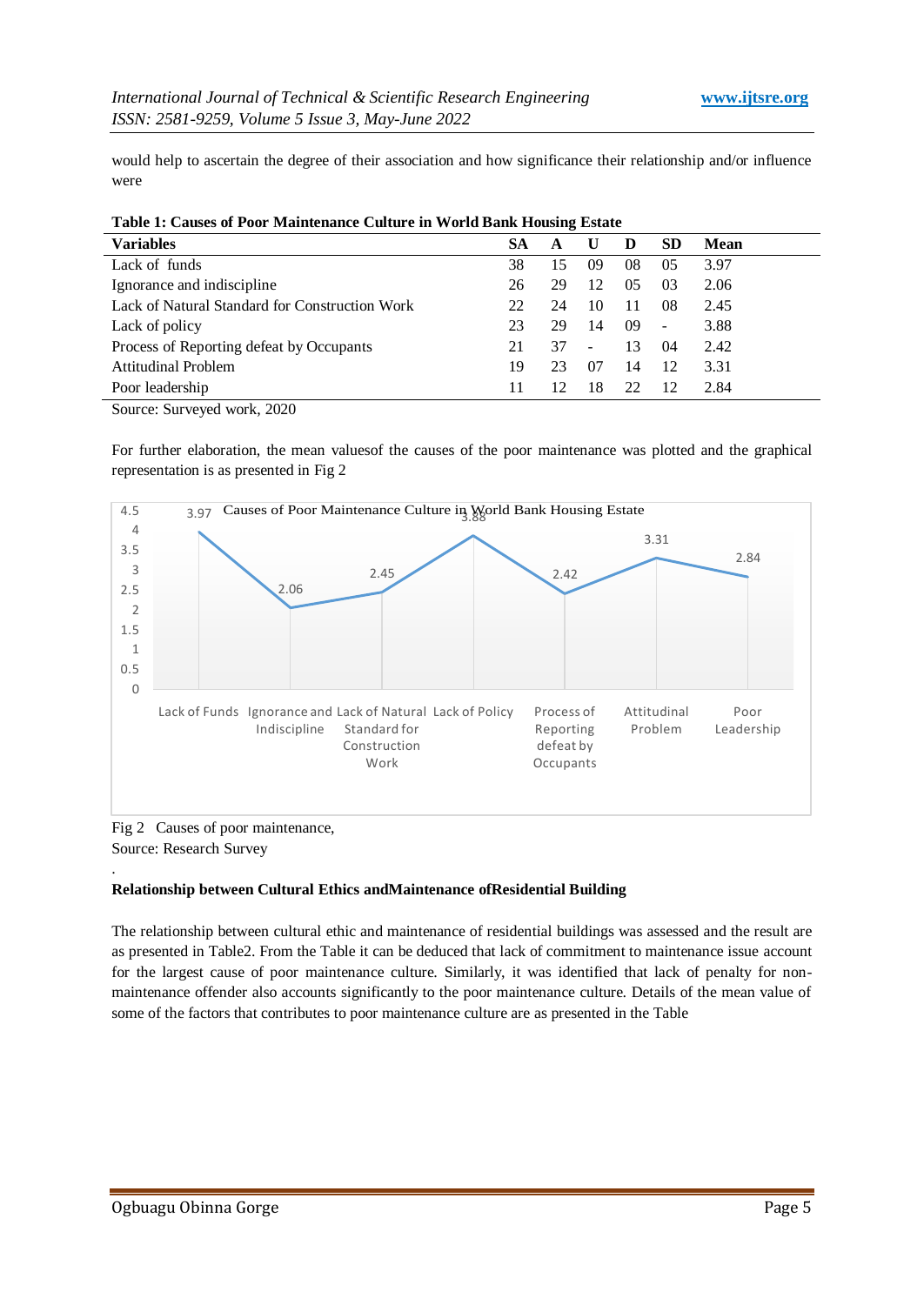| S/N                       | <b>Variables</b>                                                                                      | SA. | A  | U     | D                           | <b>SD</b>      | Mean |  |
|---------------------------|-------------------------------------------------------------------------------------------------------|-----|----|-------|-----------------------------|----------------|------|--|
|                           | Lack of leadership commitment to maintenance issues create<br>room for poor maintenance culture.      | 39  | 26 | -6    | $\mathcal{D}_{\mathcal{L}}$ | $\mathcal{D}$  | 4.31 |  |
| 2                         | Leadership style influence and stimulate people behavior 21<br>negatively toward maintenance culture. |     |    | 18 16 | - 16                        | 4              | 3.48 |  |
| 3                         | Non-existence of maintenance policy affect maintenance culture.                                       | 21  | 26 | - 14  | - 8                         | 6              | 3.64 |  |
| 4                         | Attitudinal problems create room for poor maintenance culture.                                        | 19  | 20 | -19   | 13                          | $\overline{4}$ | 3.49 |  |
| 5                         | Non penalty for non-maintenance offenders affect maintenance<br>culture.                              | 35  | 25 | -8    | 4                           | 3              | 4.13 |  |
| <b>Average Mean Score</b> |                                                                                                       |     |    |       |                             |                | 3.81 |  |

Source: Field Survey, 2020.

Consequently, a test to confirm the hypothesis using Table 3 Where  $X$  is the Frequencies in Table 2

Test Hypothesis 1

H0: There is no significant relationship between cultural ethics and maintenance of residential building.

H1: There is a significant relationship between cultural ethics and maintenance of residential building

| Table 3 Computation of statistical variables on hypothesis one from table 4.4 |  |  |
|-------------------------------------------------------------------------------|--|--|
|                                                                               |  |  |

| S/No         |     | <b>Strongly Agree</b> |     | Agree |    | <b>Undecided</b> |     |    | <b>Disagree</b> |                | <b>Strongly disagree</b> |
|--------------|-----|-----------------------|-----|-------|----|------------------|-----|----|-----------------|----------------|--------------------------|
|              | X   | $X^2$                 | X   | $X^2$ |    | X                |     | X  | $\mathrm{X}^2$  |                |                          |
|              | 39  | 1521                  | 26  | 676   | 6  |                  | 36  |    | 4               | 2              | 4                        |
| 2            | 21  | 441                   | 18  | 324   | 16 |                  | 256 | 16 | 256             | 4              | 16                       |
|              | 21  | 441                   | 26  | 676   | 14 |                  | 196 | 8  | 64              | 6              | 36                       |
| 4            | 19  | 361                   | 20  | 400   | 19 |                  | 361 | 13 | 169             | $\overline{4}$ | 16                       |
|              | 35  | 1225                  | 25  | 625   | 8  |                  | 64  | 4  | 16              | 3              | 9                        |
| <b>Total</b> | 135 | 3989                  | 115 | 2701  | 63 |                  | 913 | 43 | 509             | 19             | 81                       |

## Calculation of total sum of square  $(SS_T)$

 $SS_T = \sum_{i=1}^{c} \sum_{j=1}^{n} (X_{ij} - \overline{X})^2$  $\sum x^2 = 3989 + 2701 + 913 + 509 + 81 = 8193$  $(\sum x)$ 2 =  $(135 + 115 + 63 + 43 + 19)^2$  =  $(375)^2$  = 5625 N 25 25  $SS_T = 8193 - 5625 = 2568.$  $SS_T = 2568$ **Calculation of between group sum of squares (SSB) (treatment)**

$$
SS_B = \sum_{i=1}^{c} n_i (\mathbf{X} - \mathbf{X})^2
$$

$$
(\sum x)^2 = (135)^2 + (115)^2 + (63)^2 + (43)^2 + (19)^2
$$
  
\nn 5 5 5 5 5 5 = 3645 + 2645 + 794 + 370 + 72 = **7526**  
\n
$$
(\sum x)^2 = (135 + 115 + 63 + 43 + 19)^2 = (375)^2 = 5625
$$
  
\nN 25 25  
\n
$$
SS_B = 7526 - 5625 = 1901
$$

# Calculation of within group sum of squares (SS<sub>W</sub>) (error)

 $SS_W = \sum_{i=1}^{c} \sum_{j=1}^{n} (X_{ij} - \overline{X})^2$  or  $SS_W = SS_T - SS_B = 2568 - 1901 = 667$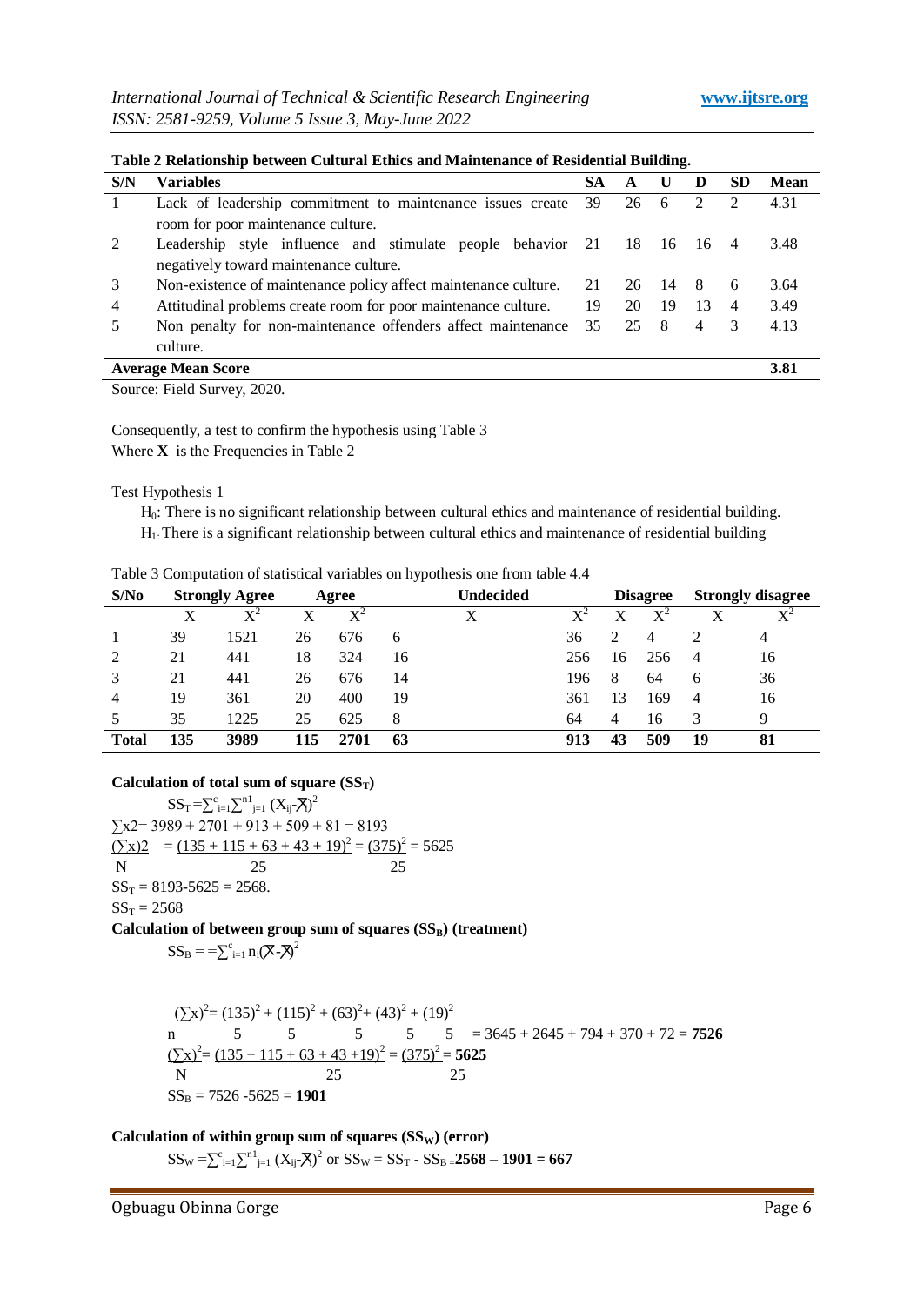#### **Calculation of Degree of Freedom**

 $df$  for the whole group  $=$  total number of observation minus one  $df = 25 - 1 = 24$  $SS_Bdf =$  number of group minus  $1 = 5-1=4$  $SS_wdf =$  number of group minus number of subjects = 25-5=20

#### **Calculation of Variance:**

Between group Variance  $(S_B^2)$  = Between group sum of squares  $(S_{B_2})$ 

Between group degree of freedom

$$
SS_B^2 = \sum_{i=1}^{c} \frac{n_i (X - \overline{X})^2}{4} = \frac{1901}{201}
$$
  
c-1 4 = 475

within group variance  $(S_w^2) = \underline{\text{within group sum of squares } (SS_w)}$ within group degree of freedom

 $S_w^2 = \sum_{i=1}^c \sum_{j=1}^{n} (X_{ij} - \overline{X})^2 = 667$  $n-c$  20 = 33 F-value =  $F_{df1df2} = \frac{S_B^2}{\frac{1}{2}}$  between group variance = 475  $S_w^2$  within group variance  $33 = 14.39$ 

Table 4.Computation of Analysis of variance on the relationship between cultural ethics and maintenance of residential building.

| Source of       | Sum of         | Degree of | <b>Mean Sum of</b> | <b>Calculated F-</b> | <b>Table</b>       | <b>Decision</b> |
|-----------------|----------------|-----------|--------------------|----------------------|--------------------|-----------------|
| <b>Variance</b> | <b>Squares</b> | Freedom   | <b>Squares</b>     | value                | <b>Critical F-</b> |                 |
|                 |                |           |                    |                      | value              |                 |
| <b>Between</b>  | 1901           | 4         | 475                | 14.39                | 4.43               | $H_{o}:$        |
| groups          |                |           |                    |                      |                    | Rejected        |
| Within group    | 667            | 20        | 33                 |                      |                    |                 |
| <b>Total</b>    | 2568           | 24        |                    |                      |                    |                 |
|                 |                |           |                    |                      |                    |                 |

Source: statistical Computation and Table 4.7

The calculated F-value of 14.39 from table 4 showing the relationship between cultural ethics and maintenance of residential building. The calculated F-Value is significant since it is greater than the critical F-value of 4.43 given 4/20 degree of freedom at 0.01 level of significance. Therefore, the null hypothesis is rejected while the alternative is accepted.

This indicate that there is a significant relationship between cultural ethics and maintenance of residential building.

#### **V. Conclusion and Recommendations**

Maintenance culture should be given priority in the construction industry and its practice should be encouraged, since the installation as well as maintenance of existing facilities is a key indication of how developed a nation is. Lack of funding identified as the major cause of poor maintenance of residential building within the study area. Similarly, people's attitude, lack of maintenance policies for housing estates and Poor leadership are some of the top ranking factors that account for the poor maintenance of the study area.

The study also revealed a strong relationship between cultural ethics and maintenance of residential building

#### **Recommendation**

Therefore, the numerous problem associated with maintenance could be solved if the following recommendations are adopted;